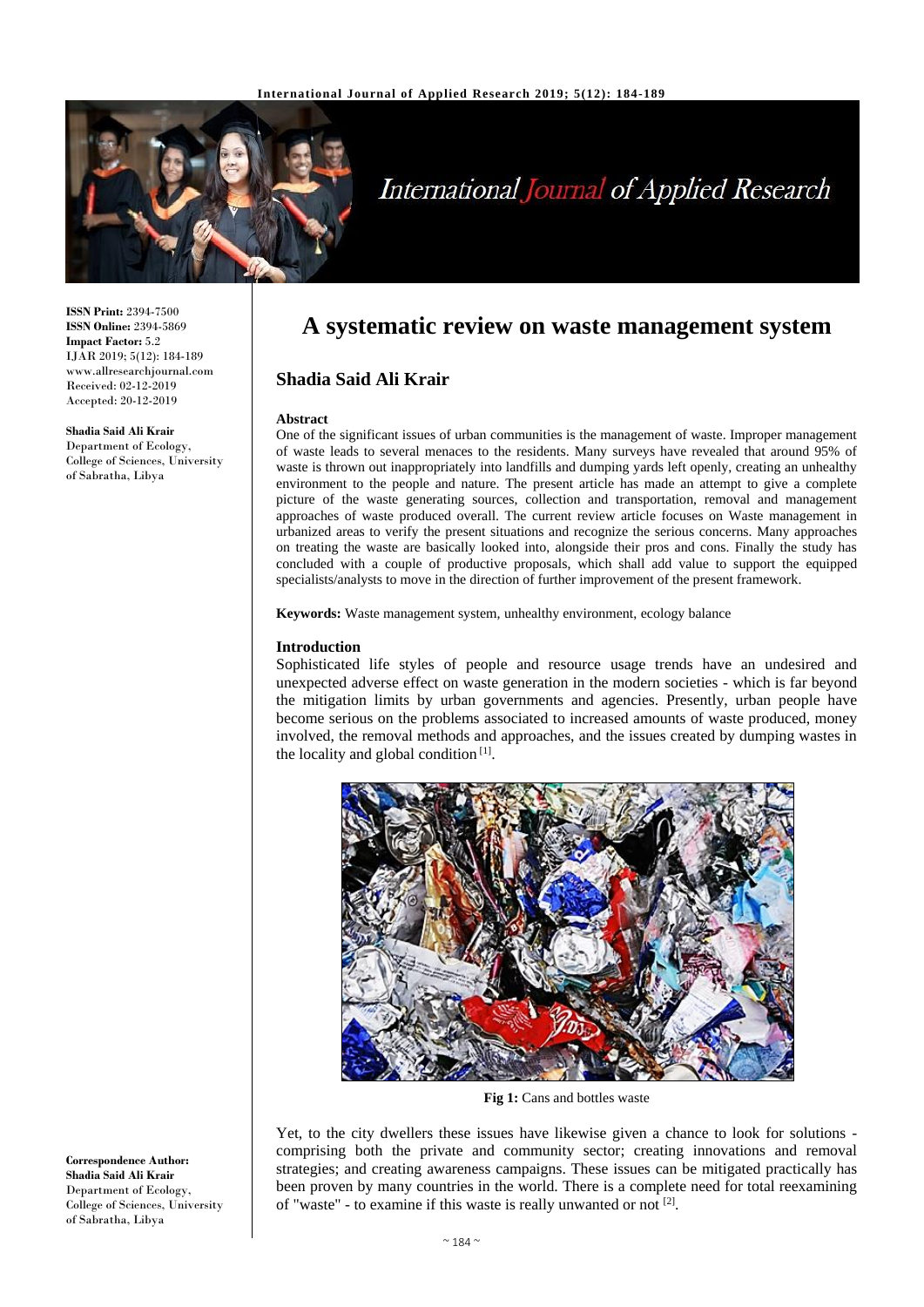Good management of waste is significant for:

- Business notoriety
- Ecology balance
- Securing business contracts
- Controlling expenses of waste

There is an clear requirement for development in the current procedure of waste expulsion that is focused on regions and use increased amounts of fuels and new technologies, to work in the direction of reuse of waste generated (that incorporate open public affiliations, concentrating on minimizing waste production in possible ways-driven at the populace level, and using less resources [3]. some of the principles behind management requires peoples support, financial support, focusing much on the recycling and recovery of the waste, organizing, limiting ecological side effects, predicting the cost beforehand on this subject etc. and all these need to be done by keeping in view the long term goals of waste management<sup>[4]</sup>.

# **Goals of waste management**

The good management of waste incorporates certain objectives for decreasing and killing antagonistic impacts of waste materials on human health and the ecology to facilitate monetary improvement and to have a higher life quality. This is to be done in the most effective way conceivable, to minimize expenses and avoid waste development [5].

Useful Components of the Waste management are  $[6, 7]$ 

**There are six functional segments of the waste management, as sketched below**

- **Generation of waste:** This incorporates any activity associated with distinguishing materials that are never again can be used and sometimes the waste kept in an organized way to dispose it later.
- **Storage and handling:** This is related to any activity at the location of production of waste. For case, waste tubs are kept at points that produce ample waste.
- **Collection:** It is an essential stage of management of waste, this comprise of certain works, for e.g., placing collecting tubs at points, and then collection of waste from those points or locations. And amassing garbage in the places into collecting trucks are empty [8].
- **Transport and transfer of waste:** These are the works engaged with moving waste from the near waste collecting places to the provincial removal sites in enormous transporting vehicles.
- **Processing and recovery of waste:** This is attributed to the facility, and equipments employed to recover certain articles or materials that can be reused or recycled for usage and to improve the feasibility of further components of managing waste.
- **Disposal:** disposal stage is the last stage of managing waste. It comprises on the works focused on systematic removal of rubbish materials in places, for e.g. wasteto-energy centers or landfills.



**Fig 2:** Waste containers

## **Sources of waste generation**

There are a variety of materials considered as waste, for e.g., waste from Industrial facility, Local waste, E-waste, Development waste, oil plants Waste, food waste, waste from Agricultural, Slaughterhouse wastes, Atomic waste, Bio-therapeutic waste, and so on [9]. Waste has been characterized as follows:

Solids waste

- Waste from kitchens, Vegetables, family unit waste and so forth.
- Plastic materials like sacks, broken bottles, broken buckets, and so on.
- Waste from metals like metal sheets, and unused pieces and so on.
- Liquids waste-water refineries, tanneries, thermal plants.
- E-waste- for e.g., television, PC, materials related to music tools and so forth.

 Nuclear waste-atomic facilities also generate atomic waste.

Further, the waste has been divided into two types Biodegradable (wet waste) and Non-Biodegradable (dry waste).

Biodegradable (Wet waste) incorporates the accompanying:

- Green waste from vegetable and organic product merchants/shops.
- Garden clearing waste comprising of leaves either dry or greenish.
- Cleaning wastes
- Waste generated from food shops and tea shops and so forth.
- Flower and organic product waste including juice strips and house-plant waste.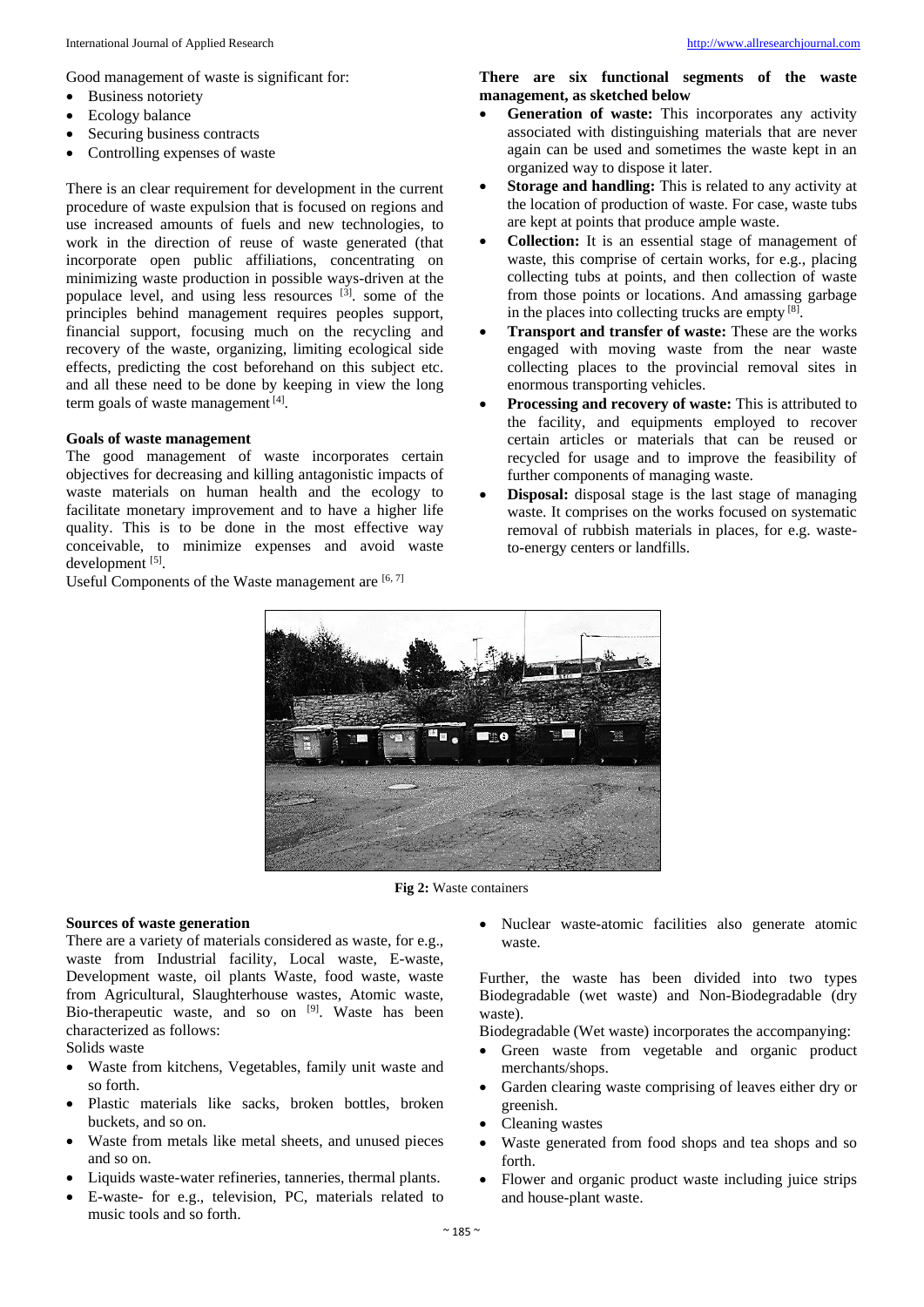## **Non-biodegradable (Dry waste) incorporates the accompanying**

- 1. Cardboard and containers
- 2. Paper and plastic, different sorts
- 3. Packaging of different sorts
- 4. Glass of different sorts
- 5. Metals of different sorts
- 6. Containers of different sorts barring those containing dangerous material
- 7. House clearing (dust and so on.)
- 8. Foils, wrappings, pockets, sachets and tetra packs (washed)
- 9. Ashes
- 10. Discarded dress, furnishings and hardware
- 11. Discarded electronic things from workplaces, settlements viz. tapes, PC diskettes, printer cartridges and electronic parts
- 12. Rags, elastic

# **Problems associated with unhygienic conditions**

Waste disposals have an unpleasant affect the ecology and health of individuals. Dump yards which are openly left releases a gas called methane from disintegration of organic waste in oxygen deficit conditions. Flames and blasts are caused by release of methane gas and is a significant supporter of worldwide global warming [10, 11]. There are additionally issues related with smell and transfer of leachates into water. Smell is a major issue, especially throughout the mid-year when normal temperature in India surpasses 40-45  $^{\circ}$ C<sup>[12]</sup>. Disposed rubber wheels at dump yards gather water, permitting the insects and mosquitoes to grow, expanding the danger of illnesses, for example, intestinal sickness, malaria and other types of fevers. Unrestrained dumping of wastes at places discharges small elements that are a significant reason for respiratory malady and causes brown haze. Burnt solid waste like rubber tyres radiates 22, 000 tons of huge amounts of toxins into the climate around Mumbai consistently [13]. The effects of poor waste administration on general wellbeing are all around reported, with expanded occurrences of breathing troubles, nose and throat diseases, bacterial contaminations, irritation, decreased resistance, iron deficiency, sensitivities, asthma and different diseases [14].



**Fig 3:** Waste dump in open lands

# **Storage and collection**

Waste created at homes is generally shifted to collective canisters which are manufactured from metallic materials and concrete sometimes made by using both the materials. The material collected by sweeping roads are collected and shifted to the garbage containers. At certain times these containers kept at community points are used by few business units to extend the awareness of their business by paying some money to the corporate present over the community. This is done as most of the people's movement occurs at those points to dump trash. [15] .

# **Transfer and transport**

The different Methods for transportation of waste in India are: hand rickshaws, bullock cart, dumpers, compactors, tractor, trucks, and trailers. Portable compactor, Stationary compactor, and canvas shrouded automobiles are used for the purpose of transporting solid waste. Approximately 60- 70% of waste is transported to the dump yards using only these vehicles. Any repairs raised to these vehicles are rectified at workshops, however these workshops they work only to certain extent. Since these workshops they can fix only small damages but not major. So, it would be a clear indication that whenever these vehicles are broken down then the normal activities related to dumping waste gets reduced. However, some major cities may not face this problem as they have other sources of transportation [16].



**Fig 4:** Waste clearing vehicle

# **Removal and treatment of waste**

Mostly, either intentionally or unintended waste is dumped without following any formal procedures [15]. But rag pickers they pick few items that can be recycled and reused upon processing. Since non-separated waste is thrown into society containers, its best reuse is not so promising. At some instances, waste pickers they sift into the containers and sell the usable items made of glass, paper, plastics and so forth. In most of the places globally, practically all reusable items are sifted by rag collectors and assimilated in objects line through recycling [17, 18] .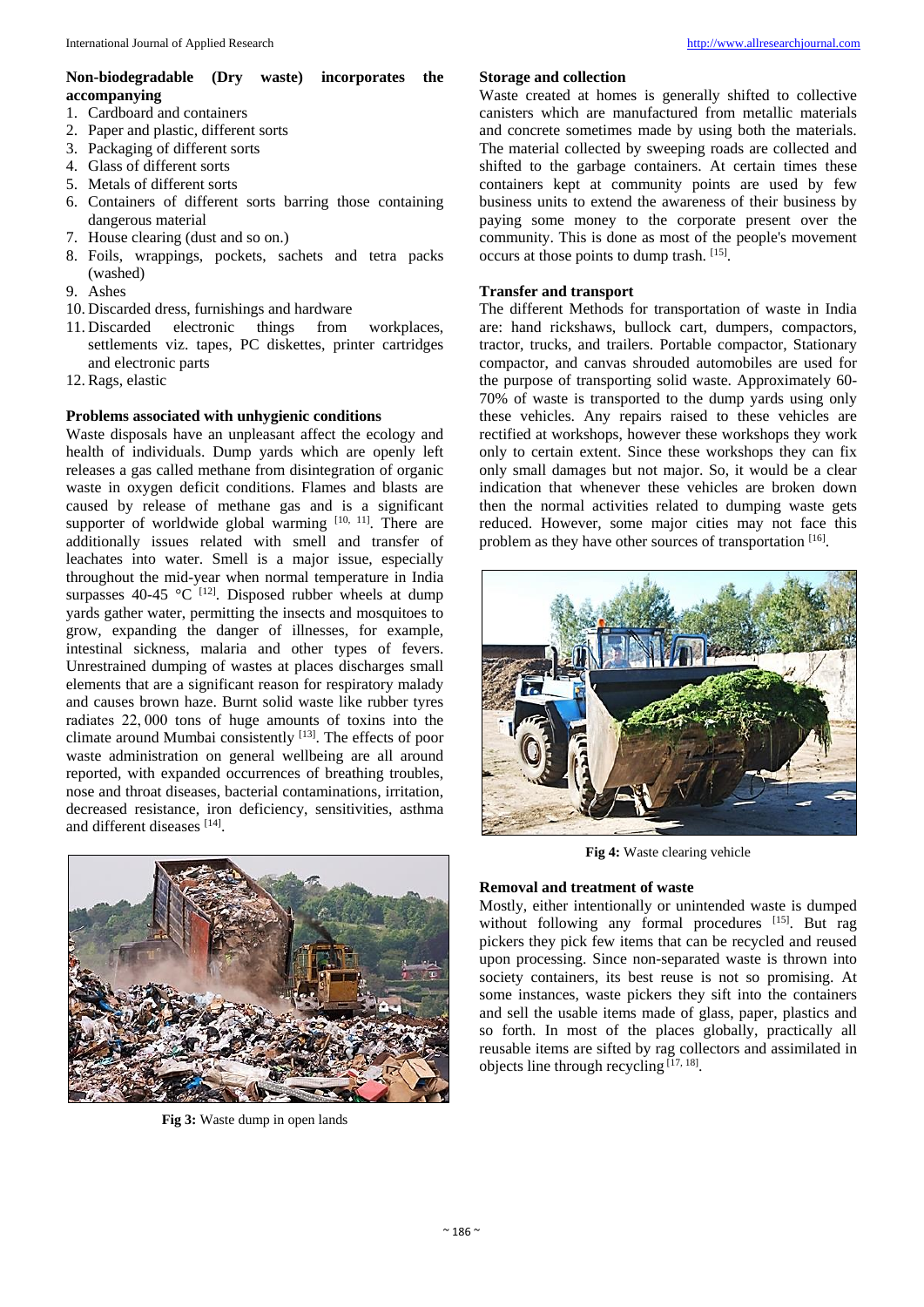

**Source:** Public domain

**Fig 5:** Sewage treatment area

**Organic waste and its biological treatment:** The waste produced in Asian countries has increasingly natural matter about half when contrasted with 3l% created by other nations. Following soil fertilizing strategies are usually done in India [19, 20] .

**Treating the soil aerobically:** Under moist and warm conditions, the solid waste generated can make the soil fertilized aerobically by conversion of organic matter. The final result of treating the soil, having high supplement esteem, is humus (fertilizer). Treating the soil could be either mechanical or labor-intensive. In small towns treating the soil is done by man power. However in urban communities, power-driven fertilizing the soil units have been introduced [21, 22]. A composting center has been introduced at few cities is extraordinary compared to other centers in globally. In metro and cosmopolitan cities mechanical soil fertilizing units of 145 to 310 tons/day limits were likewise introduced.

**Anaerobic assimilation:** Anaerobic decay of waste is otherwise called bio-methanation process. It is considered to be the significant and feasible procedures for treating the biodegradable piece of solids in subtropical atmospheres. During this procedure, bio gas is liberated by stabilization process which can further utilized as fuel resource. The biogas has 55-60% methane and it very well may be utilized as fuel for power production. Few nation's legislations boost a bio-methanation technique by using modern, horticultural and city wastes. Various plans for biomethanation are under plan and initiation underway for certain urban areas to use waste produced from vegetables [22].

**Thermal treatment:** Solid wastes can be treated thermally by burning, Pyrolysis and gasification. Treatment of thermal procedures is not very appropriate for sub-tropical countries waste. Since mostly wet waste, contains high amount of moisture, natural substituents, and latent substances in a range of 31 to 61% each. And has a 700-1000 kcal/kg calorific value. Burning this content of wet waste is difficult since it needs more fuel consumption. Instead to treat this bio waste we can go for incinerators as it consumes less energy.

#### **Legislations to treat the waste**

In many nations waste management is followed very strictly with implementation of certain specific laws and enactments to fortify the directors in issues identifying with waste administration. Few of the significant streams of waste where laws were formed and their impact were briefed in Table below [26, 27]

| Type of waste                        | <b>Applicable Legislation</b>                                                      | <b>Impact</b>                               |
|--------------------------------------|------------------------------------------------------------------------------------|---------------------------------------------|
| <b>Biomedical Waste</b>              | <b>Bio-Medical Waste Management Rules</b>                                          | Pollution Fire hazard                       |
| Hazardous waste                      | Hazardous and Other Wastes (Management and<br><b>Transboundary Movement) Rules</b> | Entry into food chain                       |
| E-waste                              | e e-waste (Management) Rules                                                       | Corrosion of material                       |
| Lead acid Battery waste              | The Batteries (Management and Handling) Rules                                      | Climate change                              |
| Plastic waste                        | Plastic Waste Management Rules,                                                    | Food contamination                          |
| Municipal Solid waste                | Solid Waste Management Rules                                                       | Impact on health                            |
| Fly ash                              | Fly ash notification by MoEF &CC dtd                                               | Resource depletion                          |
| Construction and<br>demolition waste | <b>Construction and Demolition Waste Management Rules</b>                          | Habitat loss and affect flora/fauna         |
| Radioactive waste                    | Atomic Energy (Safe Disposal Of Radioactive Wastes) Rules                          | Bio-magnification                           |
|                                      |                                                                                    | Loss of soil fertility                      |
|                                      |                                                                                    | Infection                                   |
|                                      |                                                                                    | Choking of sewerage and drainage Choking of |
|                                      |                                                                                    | digestive system of                         |
|                                      |                                                                                    | Pollution.                                  |
|                                      |                                                                                    | Lead poisoning                              |
|                                      |                                                                                    | Pollution Choking of sewerage and drainage  |
|                                      |                                                                                    | Impact on health                            |
|                                      |                                                                                    | Climate change                              |
|                                      |                                                                                    | Street dog menace                           |
|                                      |                                                                                    | Rodent menace                               |
|                                      |                                                                                    | Fire hazard                                 |
|                                      |                                                                                    | Entry into food chain                       |
|                                      |                                                                                    | Corrosion of material                       |

**Table 1:** Legislations to treat the waste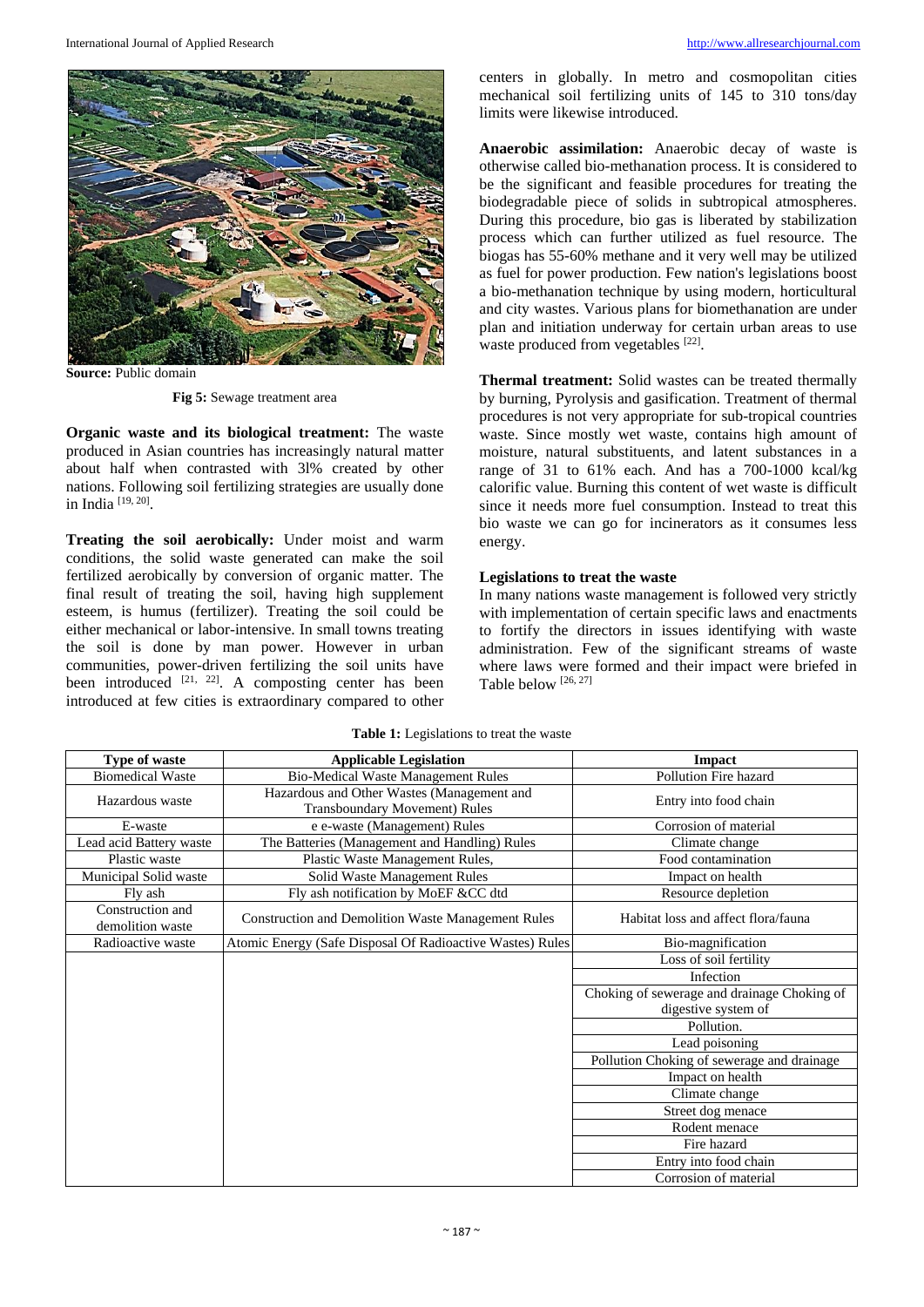#### **Suggestions and Changes required improving waste management**

A visionary focus for management of waste is based on the consumption or the deployment of waste as resource with increased dig, reuse, retrieval and recycle. Urban local bodies must be liable for the management of waste, with the ULB Chief and Executive must be directly answerable for execution of management systems of waste. It must be looked upon from the ground level as the basic need of every citizen which requires a justifiable finance. The issues introduced to a ULB for an appropriately subsidized system must exhibit the benefits of sound interest in waste administration.

A solid and free administration is expected to control waste if this situation has to get improved in our country. Without firm guidelines and strict implementation, upgrades do not occur. Firm guidelines on waste management can drive advancements.



**Fig 6:** Sustainable development of ecology

A clear views, predictability and planned ideas about the amount of waste generated and the techniques that can be applied to remove and reuse the waste generally decides the fate and management of waste. Acquirement of tools internally at state level and means of transport is important for primary and secondary assortment with successful systems for assessing collection, transportation and removal. Waste and litter on roads is a significant concern that majorly has an impact on citizen's health in society. One of the cultural cities like Nagpur has stood as a best example in this regard as every responsible individual will clean the streets upto certain range.

All youngsters must comprehend the significance of waste administration, the impacts of improper waste administration on the climate and general health, and the job and obligations of every person in the waste administration framework. This will create dependable residents who view waste as an asset opportunity [28].

#### **Conclusion**

Population growth and the development of big and metro cities are creating waste management as a significant issue in present times. In present circumstances insufficient infrastructure for waste management, and less awareness in public on waste dumping can cause hazards. There are significant concerns related to people's involvement in the management and less responsibility towards this system of waste management. There is a necessity to develop responsiveness and attentiveness in society and

revolutionize the mindsets of people towards waste, as this is major step to create appropriate and reasonable waste administration system. Reasonable and monetarily feasible waste administration have to guarantee extreme digs from trash to resource, joined with secure removal of remaining waste through the advancement of built in landfills and waste-to-energy centers. There are many confronts with respect to waste strategy, selection of specific technology and the accessibility of trained individuals in the waste management area. Till People understands these deficiencies pertaining to waste management it would become difficult for the administrators and public to have a good health and healthy environment.

#### **References**

- 1. Narayan T. Municipal solid waste management in India: from waste disposal to recovery of resources? Waste Manage*.* 2008; 29:1163-1166.
- 2. Biswas AK, Kumar S, Babu SS, Bhattacharyya JK, Chakrabarti T. Studies on environmental quality in and around municipal solid waste dumpsite. Resour*.* Conserv. Recycling*.* 2010; 55:129-134.
- 3. Bhalla B, Saini MS, Jha MK. Effect of age and seasonal variations on leachate characteristics of municipal solid waste. Int. J Res. Eng. Technol*.* 2013; 2:223-232.
- 4. Sridevi P, Modi M, Lakshmi MVVC, Kesavarao L. A review on integrated solid waste management. Int. J Eng. Sci. Adv. Technol*.* 2012; 2:1491-1499.
- 5. Rana PR, Yadav D, Ayub S, Siddiqui AA. Status and challenges in solid waste management: a case study of Aligarh city. J Civil Eng. Environ. Technol*.* 2014; 1:19-24.
- 6. Kaushal RK, Varghese GK, Chabukdhara M. Municipal solid waste management in India-current state and future challenges: a review. Int. J Eng. Sci. Technol*.* 2012; 4:1473- 1489.
- 7. Rawat M, Ramanathan AL, Kuriakose T. Characterization of municipal solid waste compost from selected Indian cities: a case study for its sustainable utilization. Environment. Protect. 2013; 4:163-171.
- 8. Modak P, Jiemian Y, Hongyuan YU, Mohanty CR. Municipal solid waste management: Turning waste into resources. In Shanghai manual: a guide for sustainable urban development in the 21st century, 2010, 1-36.
- 9. Kumar JS, Subbaiah KV, Rao PVVP. Municipal solid waste management scenario in India. Austr. J Eng. Res*.* 2014; 2:1-8.
- 10. Rana R, Ganguly R, Gupta AK. An assessment of solid waste management system in Chandigarh city India. Electron. J Geotech. Eng*.* 2015; 20:1547-1572.
- 11. Parvathamma GI. An analytical study on problems and policies of solid waste management in India: special reference to Bangalore city. J Environ. Sci. Toxicol. Food Technol*.* 2014; 8:6-15.
- 12. Gupta S, Krishna M, Prasad RK, Gupta S, Kansal A. Solid waste management in India: options and opportunities. Resour. Conserv. Recycling. 1998; 24:137-154.
- 13. Gupta S, Krishna M, Prasad RK, Gupta S, Kansal A. Solid waste management in India: options and opportunities. Resour. Conserv. Recycling*.* 1998; 24:137-154.
- 14. CPCB (Central pollution Control Board). Management of municipal solid waste Delhi, 2000.
- 15. Kumar S, Bhattacharyya JK, Vaidya AN, Chakrabarti T, Devotta S, Akolkar AB. Assessment of the status of municipal solid waste management in metro cities, state capitals, class I cities, and class II towns in India: An insight. Waste Management. 2009; 29:883-895.
- 16. Joseph K. Perspectives of solid waste management in India. In International Symposium on the Technology and Management of the treatment and Reuse of the Municipal Solid Waste. Shanghai, 2002.